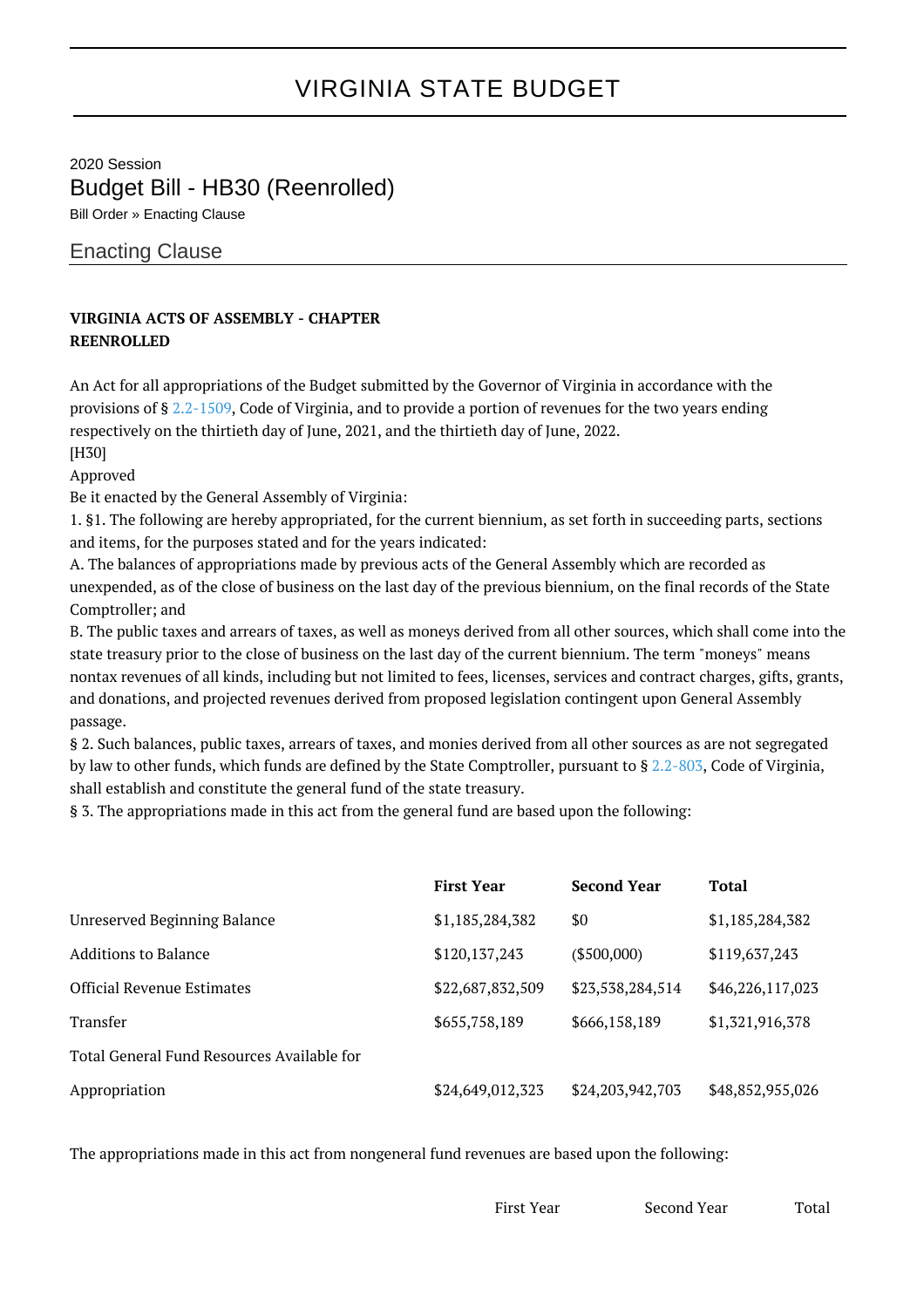| Balance, June 30, 2020                       | \$7,596,232,598  | \$0              | \$7,596,232,598  |
|----------------------------------------------|------------------|------------------|------------------|
| <b>Official Revenue Estimates</b>            | \$38,801,241,971 | \$39,604,200,895 | \$78,405,442,866 |
| <b>Lottery Proceeds Fund</b>                 | \$657,959,397    | \$666,104,670    | \$1,324,064,067  |
| Internal Service Fund                        | \$2,115,253,639  | \$2,231,861,108  | \$4,347,114,747  |
| <b>Bond Proceeds</b>                         | \$2,478,004,162  | \$195,123,500    | \$2,673,127,662  |
| Total Nongeneral Fund Revenues Available for |                  |                  |                  |
| Appropriation                                | \$51,648,691,767 | \$42,697,290,173 | \$94,345,981,940 |
|                                              |                  |                  |                  |
| <b>TOTAL PROJECTED</b>                       |                  |                  |                  |

| <b>REVENUES</b> | \$76,297,704,090 | \$66,901,232,876 | \$143,198,936,966 |
|-----------------|------------------|------------------|-------------------|
|                 |                  |                  |                   |

§ 4. Nongeneral fund revenues which are not otherwise segregated pursuant to this act shall be segregated in accordance with the acts respectively establishing them.

§ 5. The sums herein appropriated are appropriated from the fund sources designated in the respective items of this act.

§ 6. When used in this act the term:

LEGISLATIVE

A. "Current biennium" means the period from the first day of July two thousand twenty, through the thirtieth day of June two thousand twenty-two, inclusive.

B. "Previous biennium" means the period from the first day of July two thousand eighteen, through the thirtieth day of June two thousand twenty, inclusive.

C. "Next biennium" means the period from the first day of July two thousand twenty-two, through the thirtieth day of June two thousand twenty-four, inclusive.

D. "State agency" means a court, department, institution, office, board, council or other unit of state government located in the legislative, judicial, or executive departments or group of independent agencies, or central appropriations, as shown in this act, and which is designated in this act by title and a three-digit agency code.

E. "Nonstate agency" means an organization or entity as defined in § [2.2-1505](http://law.lis.virginia.gov/vacode/2.2-1505/) C, Code of Virginia.

F. "Authority" sets forth the general enabling statute, either state or federal, for the operation of the program for which appropriations are shown.

G. "Discretionary" means there is no continuing statutory authority which infers or requires state funding for programs for which the appropriations are shown.

H. "Appropriation" shall include both the funds authorized for expenditure and the corresponding level of full-time equivalent employment.

I. "Sum sufficient" identifies an appropriation for which the Governor is authorized to exceed the amount shown in the Appropriation Act if required to carry out the purpose for which the appropriation is made.

J. "Item Details" indicates that, except as provided in § 6 H above, the numbers shown under the columns labeled Item Details are for information reference only.

K. Unless otherwise defined, terms used in this act dealing with budgeting, planning and related management actions are defined in the instructions for preparation of the Executive Budget.

§ 7. The total appropriations from all sources in this act have been allocated as follows: **BIENNIUM 2020-22**

|                           | <b>General Fund</b> | Nongeneral Fund  | Total             |
|---------------------------|---------------------|------------------|-------------------|
| <b>OPERATING EXPENSES</b> | \$48,210,719,520    | \$87,561,122,474 | \$135,771,841,994 |